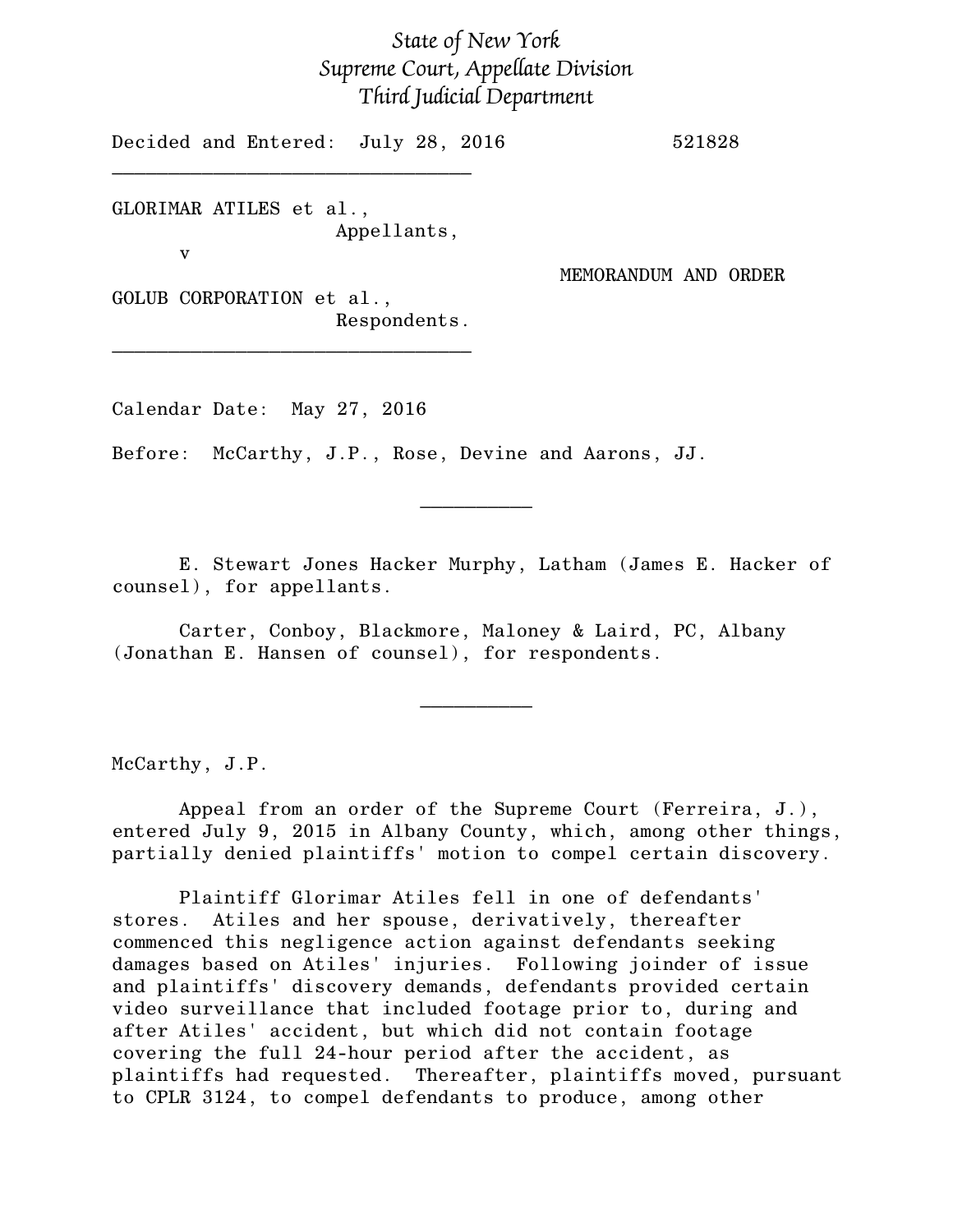evidence, video surveillance of the two hours following Atiles' fall or, in the alternative, for Supreme Court to issue an adverse inference charge. Defendants cross-moved for a protective order and to compel other discovery. The court, among other things, denied plaintiffs' motion to the extent that it sought to compel production of the additional video surveillance or, in the alternative, for an adverse inference charge and denied defendants' cross motion. Plaintiffs appeal.

Plaintiffs' sole contention properly before this Court is that Supreme Court erred in denying an adverse inference charge based on defendants' failure to produce a video of the full twohour period after the accident.<sup>1</sup> "[T]rial courts possess broad discretion to provide proportionate relief to a party deprived of lost or destroyed evidence" (Pegasus Aviation I, Inc. v Varig Logistica S.A., 26 NY3d 543, 551 [2015]; see Weiss v Bellevue Maternity Hosp., 121 AD3d 1480, 1481 [2014]; Merrill v Elmira Hgts. Cent. School Dist., 77 AD3d 1165, 1166 [2010]). "A party that seeks sanctions for spoliation of evidence must show that the party having control over the evidence possessed an obligation to preserve it at the time of its destruction, that the evidence was destroyed with a 'culpable state of mind,' and 'that the destroyed evidence was relevant to the party's claim or defense such that the trier of fact could find that the evidence

<sup>1</sup> To the extent that plaintiffs' briefs can be construed as arguing that they are entitled to sanctions based on defendants' failure to preserve the preincident video from other cameras, we note that plaintiffs did not raise that issue in their motion before Supreme Court. Notably, plaintiffs limited their motion to the issue of the "two . . . hours of surveillance video taken after [Atiles'] accident." Thus, defendants would have perceived no reason to create a factual record in regard to other video cameras, or the lack thereof, in the store. Given that defendants were provided with no opportunity to counter the claim that they spoliated evidence based on the destruction of the preincident video from other cameras, we cannot properly consider that argument for the first time on appeal (see Albany Eng'g Corp. v Hudson River/Black Riv. Regulating Dist., 110 AD3d 1220, 1223 [2013]).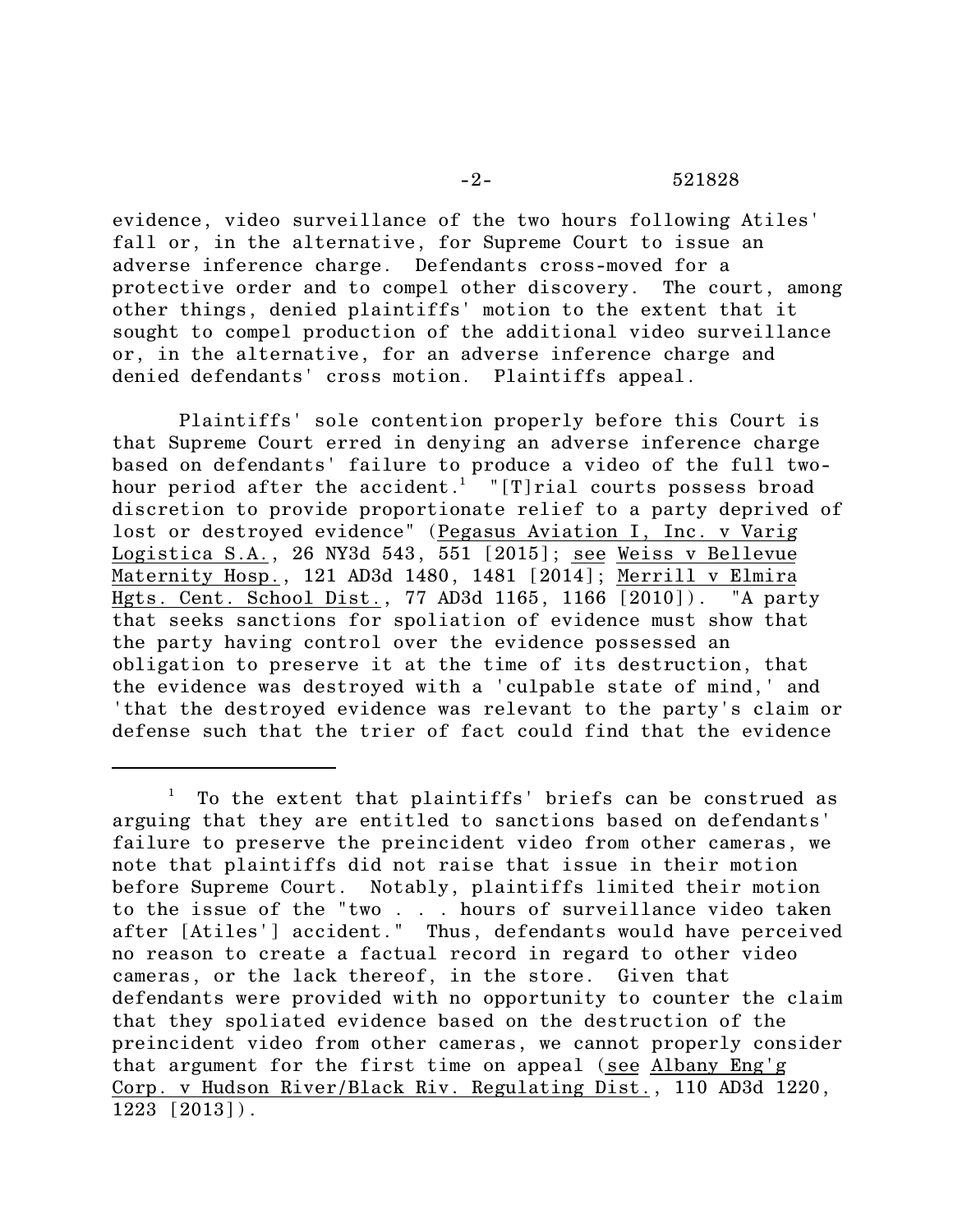would support that claim or defense'" (Pegasus Aviation I, Inc. v Varig Logistica S.A., 26 NY3d at 547, quoting VOOM HD Holdings LLC v EchoStar Satellite L.L.C., 93 AD3d 33, 45 [2012] [adopting the then-federal standard of review for a motion for spoliation as set forth in Zubulake v UBS Warburg LLC (220 FRD 212, 220 [SD NY 2003] [internal quotation marks and citation omitted]). When the party seeking sanctions establishes that the evidence was "intentionally or wil[l]fully destroyed, the relevancy of the destroyed documents is presumed" (Pegasus Aviation I, Inc. v Varig Logistica S.A., 26 NY3d at 547).

Plaintiffs failed to establish a prima facie case for entitlement to sanctions. Although it is uncontested that defendants are not in possession of any video of the scene of the accident for the full two-hour period after the accident, plaintiffs failed to put forth any evidence establishing why the video was not preserved. More specifically, the record contains no evidence related to the maintenance, or lack thereof, of any video related to the security cameras and explanation for how the disputed video came to be lost or destroyed. Therefore, plaintiffs failed to prove that defendants intentionally or willfully destroyed the video while under obligation to preserve it (see id. at 554). Accordingly, and regardless of whether plaintiffs proved some lesser culpable mental state, they retained the burden of proving the relevancy of the portion of the video that they did not receive (see id. at 547-548).

Plaintiffs' sole argument as to the relevancy of the disputed footage is that "the video is relevant as there is no depiction or disclosure of who cleaned up the spill, therefore there was no opportunity to depose, question or otherwise obtain the observations of the people in the best position to testify to [the] size, consistency or appearance of the substance on the floor." Plaintiffs' contention, however, is contradicted by the video evidence that defendants provided, which depicts the scene of the fall from approximately 24 hours before the accident until approximately eight minutes after Atiles' fall. The video depicts that, after Atiles fell, two employees stooped down and proceeded to wipe the floor in the area of the accident. Thereafter, the employees who were gathered at the scene of the accident removed Atiles' cart and then dispersed, leaving the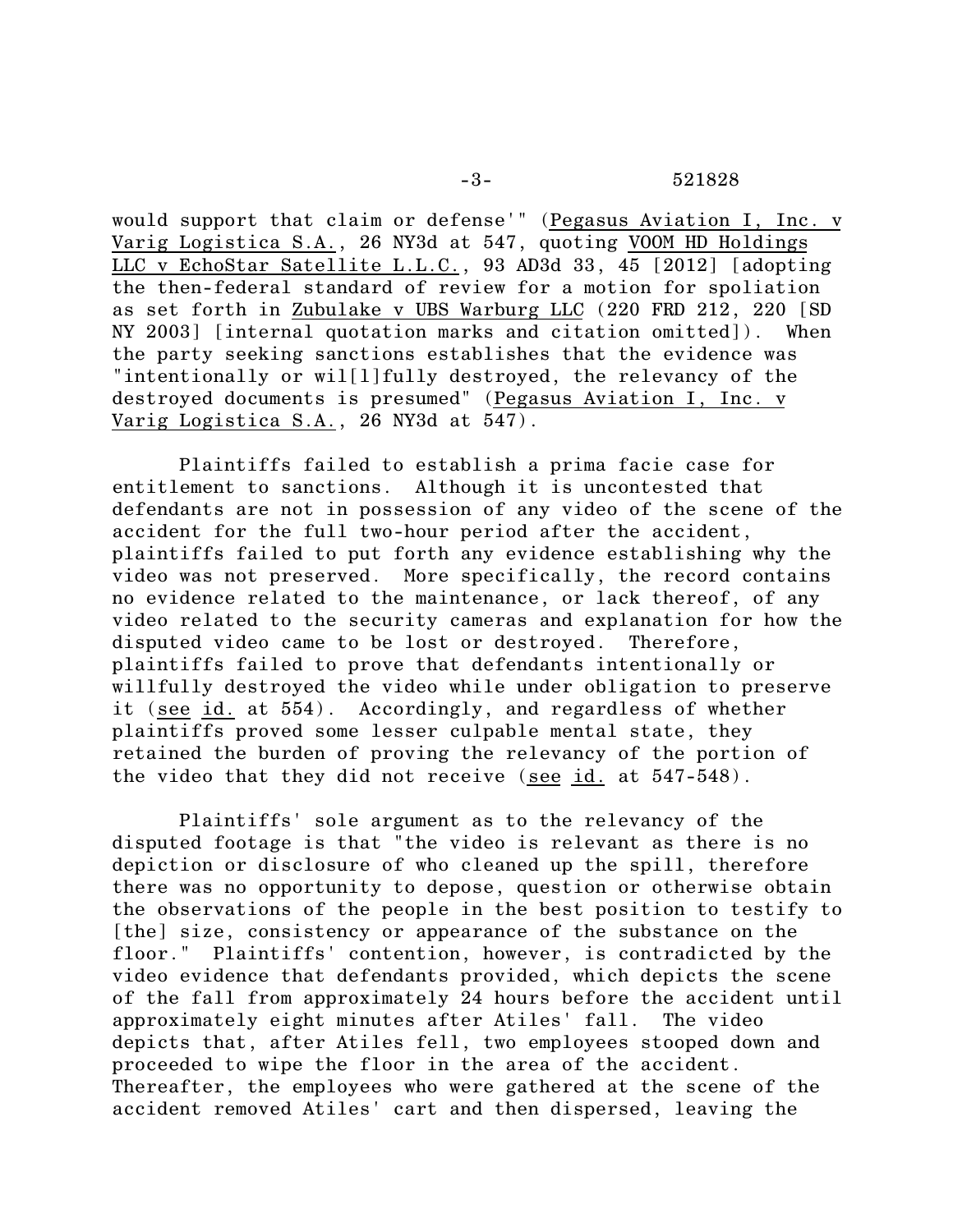area open to customer traffic. The deposition testimony of the co-manager of the store on the day in question, who responded to the accident, confirmed what is apparent from the video itself that the "spill was already cleaned up" at the point at which the disclosed video concludes. Accordingly, no reasonable view of the evidence supports plaintiffs' contention that the video that defendants provided did not depict who cleaned up the substance on the floor or that plaintiffs were deprived of a full opportunity to depose witnesses who observed the substance upon which Atiles allegedly fell.

Further, given the cleaning efforts depicted, even if a later video depicted additional employees who arrived at or passed by the scene of the accident, those employees would not have personal knowledge about the condition of the floor at the time of Atiles' fall (compare VOOM HD Holdings LLC v EchoStar Satellite L.L.C., 93 AD3d at 47 [finding that destroyed records were relevant when they were from a "vital time period" in relationship to a breach of contract dispute]; Zhi Chen v District of Columbia, 839 F Supp 2d 7, 13 [DC 2011] [destroyed security footage relevant where it would have depicted the events during the time period in which the plaintiff claimed to have been illegally searched and detained]). As the video that defendants provided unambiguously contradicts plaintiffs' contention that later video footage would be relevant to their trial preparation,<sup>2</sup> we find that this evidence was not "relevant to [plaintiffs'] claim . . . such that the trier of fact could find that the evidence would support that claim" (Pegasus Aviation I, Inc. v Varig Logistica S.A., 26 NY3d at 551 [internal quotation marks and citation omitted]; cf. Stanojev v Ebasco Servs., Inc., 643 F2d 914, 923-924 [2d Cir 1981] [destroyed personal records not relevant where the records pertained to a time period unrelated to the plaintiff's claim]; Lacey v Target Corp., 2015 WL 2254968, \*9, 2015 US Dist LEXIS 62643, \*23-25 [ED NY, May 13, 2015, No. 13-CV-4098 (RML)]; Simoes v Target Corp.,

<sup>2</sup> Plaintiffs make no argument that lost or destroyed video footage, recording a period after all facts related to the alleged tort had or had not occurred, would be admissible evidence at trial.